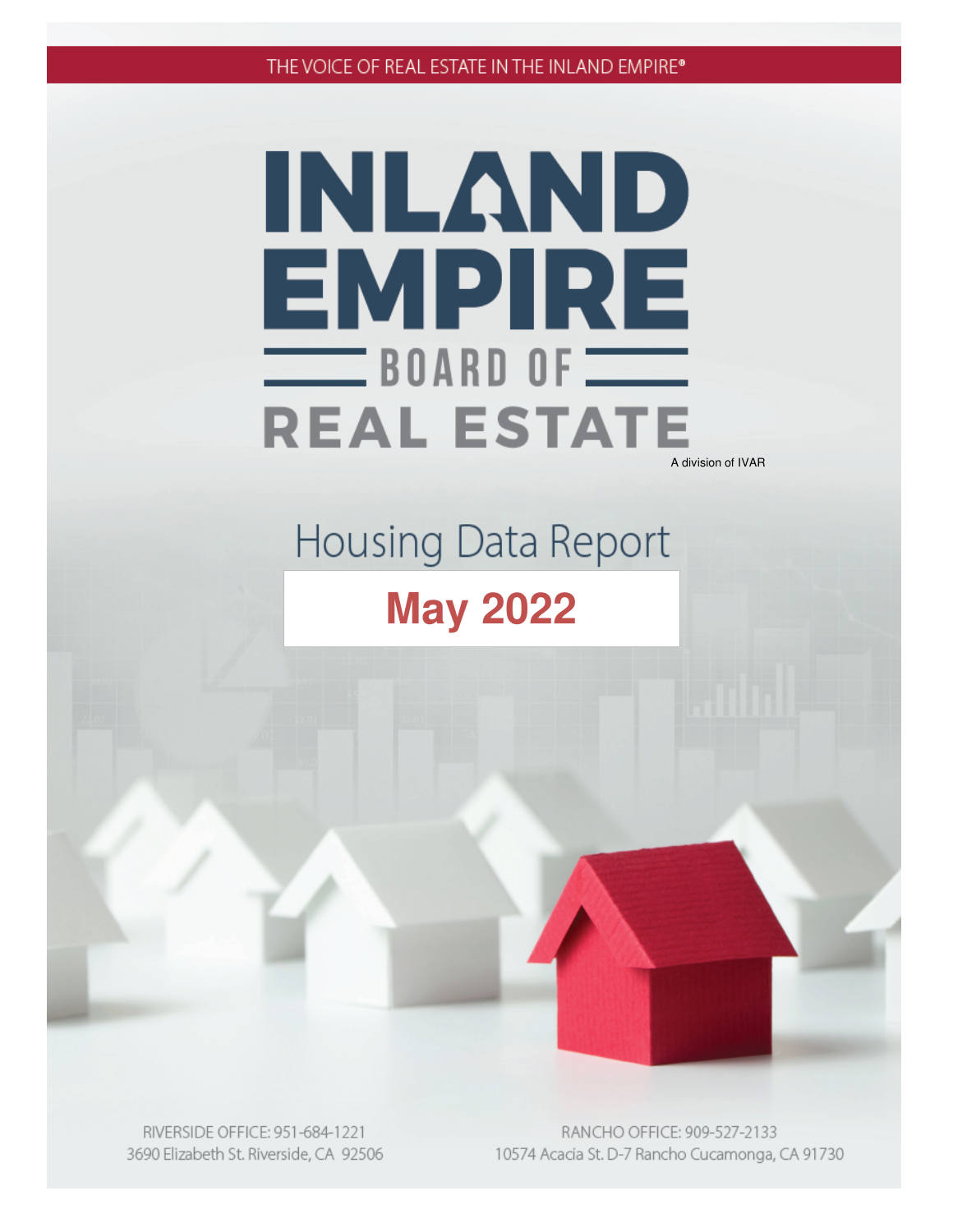**Rancho Cucamonga Office:** 10574 Acacia St, Suite #D-7 Rancho Cucamonga, CA 91730

### **May 2022 - Monthly Summary Report**

#### Mark Dowling, IVAR CEO,

Showing signs of a slightly cooling market, the month of May experienced a year-overyear decrease in New Listings (-.7%), Pending Sales (-7%) and Sold Listings (-4.3%). However, Sales Volume was up 12.8% for the month.

Median Sales Price was up a very solid 18.3% in an annual comparison, but when compared to the previous month of April, it took a slight dip from \$610,000 to \$606,000. Days on Market continues to be under two weeks (8 days) demonstrating both a strong demand and a lack of supply in the market.

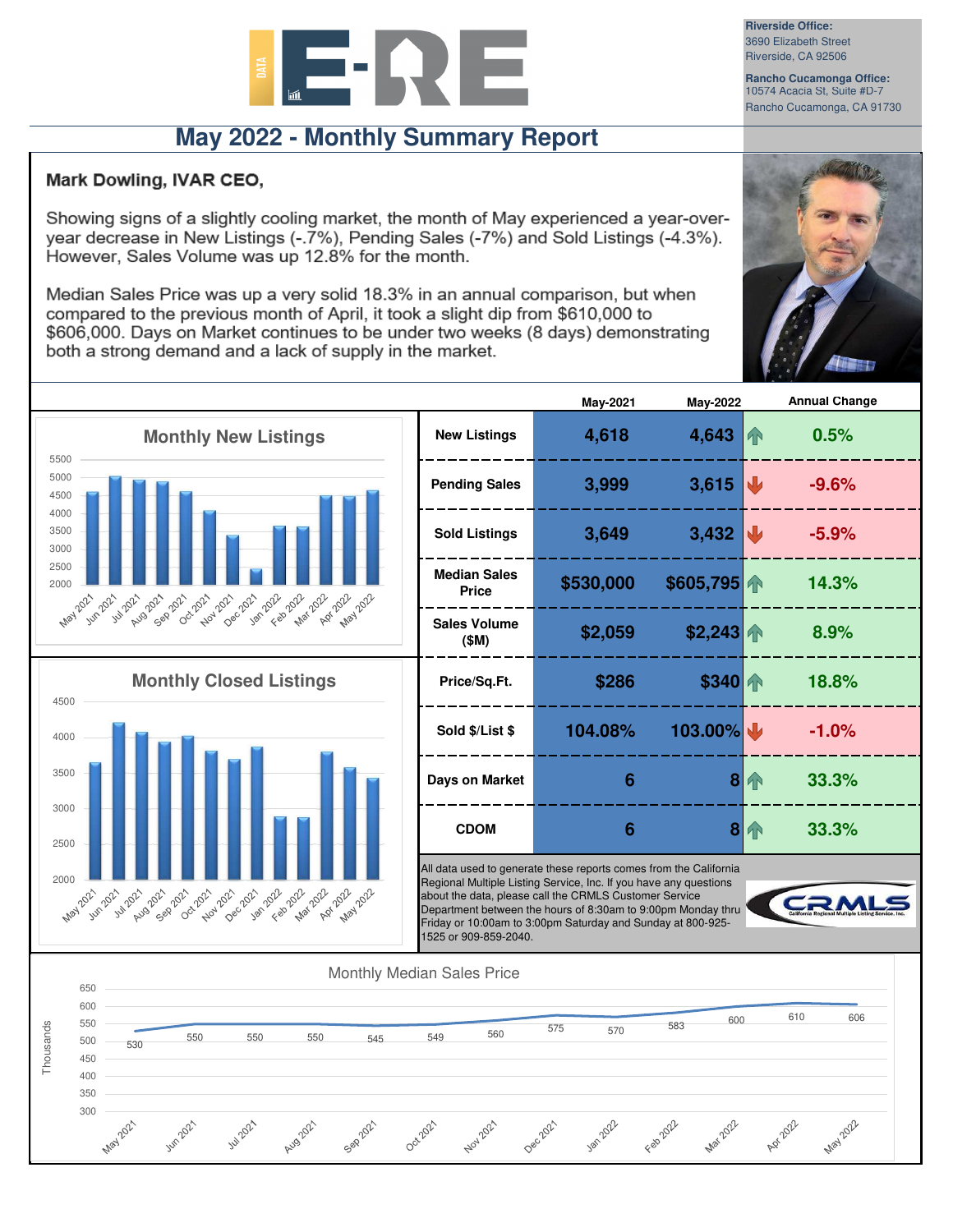

**Rancho Cucamonga Office:**<br>10574 Acacia St, Suite #D-7 Rancho Cucamonga, CA 91730

|                         |                                                                                                                                                                                                                             | We are 5 months through the year:   |                                                                                                                                                                                                                                                                                                                                                         |                    |                                  |                          |  |  |
|-------------------------|-----------------------------------------------------------------------------------------------------------------------------------------------------------------------------------------------------------------------------|-------------------------------------|---------------------------------------------------------------------------------------------------------------------------------------------------------------------------------------------------------------------------------------------------------------------------------------------------------------------------------------------------------|--------------------|----------------------------------|--------------------------|--|--|
|                         | The statistics shown below are for the first 5 months of<br>the years represented.                                                                                                                                          |                                     | 42%                                                                                                                                                                                                                                                                                                                                                     |                    |                                  |                          |  |  |
|                         | Month to month comparisons give you a quick way to<br>see what is recently changing in the region. However,<br>by comparing Year-To-Date (YTD) information across<br>several years, you can observe more signifiant trends. |                                     |                                                                                                                                                                                                                                                                                                                                                         |                    |                                  |                          |  |  |
|                         |                                                                                                                                                                                                                             |                                     | Jan-May<br>2021 Jan-May                                                                                                                                                                                                                                                                                                                                 | 2022               |                                  | Year-Over-Year<br>Change |  |  |
| 30000                   | <b>YTD New Listings</b>                                                                                                                                                                                                     | <b>New Listings</b>                 | 21,100                                                                                                                                                                                                                                                                                                                                                  | 20,944             | ₩                                | $-0.7%$                  |  |  |
| 25000<br>20000          | 2015<br>2016<br>2019<br>2013<br>2014<br>2011<br>2018<br>2020<br>2021<br>2012                                                                                                                                                | <b>Pending Sales</b>                | 18,707                                                                                                                                                                                                                                                                                                                                                  | 17,395             | ₩                                | $-7.0%$                  |  |  |
| 15000<br>10000          |                                                                                                                                                                                                                             | <b>Sold Listings</b>                | 17,331                                                                                                                                                                                                                                                                                                                                                  | 16,594             | J۶                               | $-4.3%$                  |  |  |
| 5000<br>$\Omega$        |                                                                                                                                                                                                                             | <b>Median Sales</b><br><b>Price</b> | \$503,000                                                                                                                                                                                                                                                                                                                                               | \$595,000          |                                  | 18.3%                    |  |  |
|                         |                                                                                                                                                                                                                             | <b>Sales Volume</b><br>(SM)         | \$9,389                                                                                                                                                                                                                                                                                                                                                 | \$10,592 $\hat{ }$ |                                  | 12.8%                    |  |  |
| 20000                   | <b>YTD Closed Listings</b>                                                                                                                                                                                                  | Price/Sq.Ft.                        | \$274                                                                                                                                                                                                                                                                                                                                                   | \$331 A            |                                  | 20.8%                    |  |  |
| 18000<br>16000<br>14000 |                                                                                                                                                                                                                             | Sold \$/List \$                     | 102.60%                                                                                                                                                                                                                                                                                                                                                 | 102.86%            |                                  | 0.3%                     |  |  |
| 12000<br>10000          |                                                                                                                                                                                                                             | <b>Days on Market</b>               | 7                                                                                                                                                                                                                                                                                                                                                       |                    | $8 \textcolor{red}{\textbf{1}} $ | 14.3%                    |  |  |
| 8000<br>6000<br>4000    | 2015<br>2016<br>2017<br>2018<br>2019<br>2020<br>2012<br>$\varphi^{\!\mathcal{O}_{\!\mathcal{N}\!\mathcal{P}}}$<br>2021<br>2022                                                                                              | <b>CDOM</b>                         | 7                                                                                                                                                                                                                                                                                                                                                       |                    | $8 \textcolor{red}{\textbf{A}} $ | 14.3%                    |  |  |
| 2000<br>$\mathbb O$     |                                                                                                                                                                                                                             |                                     | All data used to generate these reports comes from the<br>California Regional Multiple Listing Service, Inc. If you have<br>any questions about the data, please call the CRMLS<br>Customer Service Department between the hours of 8:30am to<br>9:00pm Monday thru Friday or 10:00am to 3:00pm Saturday<br>and Sunday at 800-925-1525 or 909-859-2040. |                    |                                  | CRN                      |  |  |
|                         | <b>YTD Median Sales Price</b><br>700                                                                                                                                                                                        |                                     |                                                                                                                                                                                                                                                                                                                                                         |                    |                                  |                          |  |  |
| Thousands               | 600<br>500<br>400<br>310<br>285                                                                                                                                                                                             | 358<br>335                          | 385                                                                                                                                                                                                                                                                                                                                                     | 420<br>397         |                                  | 595<br>503               |  |  |
|                         | 239<br>300<br>192<br>200                                                                                                                                                                                                    |                                     |                                                                                                                                                                                                                                                                                                                                                         |                    |                                  |                          |  |  |

2018

2019

2020

2021

2022

100

2012

2013

2014

2016

2016

2011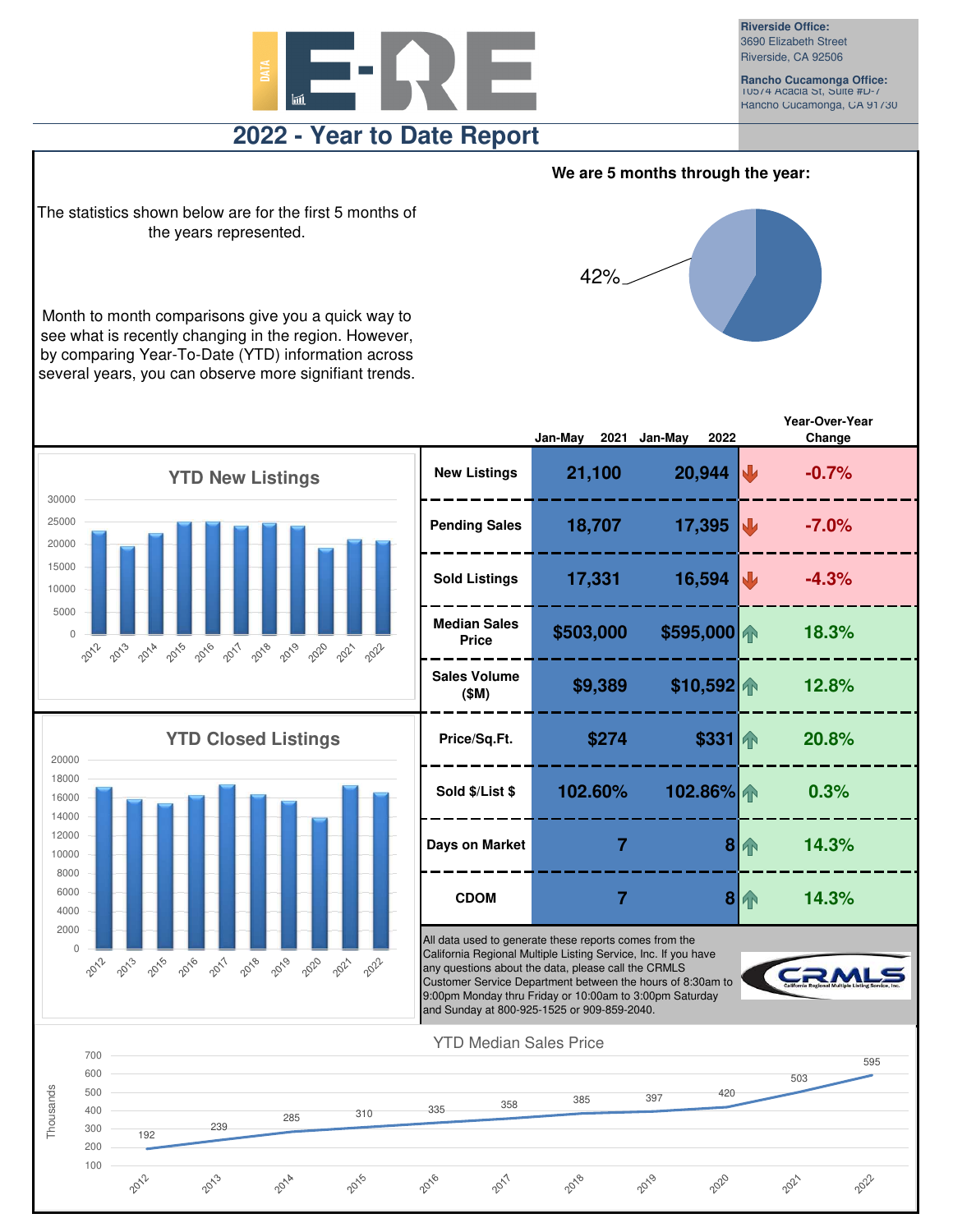#### **Riverside Office:**

3690 Elizabeth Street Riverside, CA 92506

**Rancho Cucamonga Office:** 10574 Acacia St, Suite #D-7 Rancho Cucamonga, CA 91730



### **May 2022 City Overview**

| The following monthly data shows "YEAR-OVER-YEAR" (YOY)changes as well as current conditions in the real estate market |                                         |                                           |                                        |                        |                          |                                       |  |
|------------------------------------------------------------------------------------------------------------------------|-----------------------------------------|-------------------------------------------|----------------------------------------|------------------------|--------------------------|---------------------------------------|--|
|                                                                                                                        | <b>YOY Sales</b><br><b>Transactions</b> | <b>YOY Median</b><br><b>Sales Price %</b> | <b>Median</b><br><b>Sales Price \$</b> | <b>Active Listings</b> | Price per Sq.Ft.         | <b>Total Days on</b><br><b>Market</b> |  |
| Alta Loma                                                                                                              | ىل<br>-37%                              | 仆<br>21%                                  | \$<br>930,000                          | 14                     | \$<br>397                | 7                                     |  |
| Banning                                                                                                                | 60%                                     | 23%                                       | \$<br>395,000                          | 64                     | \$<br>268                | 14                                    |  |
| Beaumont                                                                                                               | $-11%$                                  | 22%                                       | \$<br>550,000                          | 98                     | \$<br>250                | 10                                    |  |
| Bloomington                                                                                                            | 0%                                      | 20%                                       | \$<br>510,000                          | 16                     | \$<br>363                | 8                                     |  |
| Calimesa                                                                                                               | 22%                                     | 33%                                       | \$<br>569,900                          | 11                     | \$<br>321                | 12                                    |  |
| Canyon Lake                                                                                                            | 8%                                      | 1%                                        | \$<br>635,000                          | 25                     | \$<br>336                | 12                                    |  |
| <b>Cherry Valley</b>                                                                                                   | 8%                                      | 32%                                       | \$<br>364,900                          | 15                     | \$<br>248                | 19                                    |  |
| Chino                                                                                                                  | 21%                                     | 15%                                       | \$<br>730,000                          | 73                     | \$<br>411                | $\bf 8$                               |  |
| Chino Hills                                                                                                            | $-36%$                                  | 6%                                        | \$<br>900,000                          | 42                     | \$<br>516                | $\bf 8$                               |  |
| Claremont                                                                                                              | $-21%$                                  | 12%                                       | \$<br>927,500                          | 33                     | \$<br>515                | $\bf 8$                               |  |
| Colton                                                                                                                 | $-3%$                                   | 28%                                       | \$<br>482,000                          | 43                     | \$<br>339                | 8                                     |  |
| Corona                                                                                                                 | $-1%$                                   | 18%                                       | \$<br>747,500                          | 198                    | \$<br>388                | $\overline{7}$                        |  |
| Diamond Bar                                                                                                            | $-31%$                                  | 21%                                       | \$<br>942,500                          | 40                     | \$<br>523                | 8                                     |  |
| Eastvale                                                                                                               | $-37%$                                  | 18%                                       | \$<br>881,000                          | 47                     | \$<br>326                | 8                                     |  |
| Fontana                                                                                                                | 17%                                     | 18%                                       | \$<br>635,000                          | 171                    | \$<br>355                | 8                                     |  |
| Hemet                                                                                                                  | 4%                                      | 32%                                       | \$<br>435,000                          | 226                    | \$<br>256                | 9                                     |  |
| Highland                                                                                                               | $-48%$                                  | 14%                                       | \$<br>522,500                          | 44                     | \$<br>331                | $\overline{7}$                        |  |
| Jurupa Valley                                                                                                          | $-18%$                                  | 20%                                       | \$<br>650,000                          | 51                     | \$<br>384                | 6                                     |  |
| La Verne                                                                                                               | $-5%$                                   | 13%                                       | \$<br>979,500                          | 23                     | \$<br>574                | 13                                    |  |
| Lake Elsinore                                                                                                          | 1%                                      | 14%                                       | \$<br>580,000                          | 127                    | \$<br>300                | $\boldsymbol{9}$                      |  |
| Menifee                                                                                                                | 6%                                      | 23%                                       | \$<br>591,000                          | 216                    | \$<br>287                | $\bf 8$                               |  |
| Montclair                                                                                                              | 36%                                     | 17%                                       | \$<br>660,000                          | 23                     | \$<br>453                | $\boldsymbol{7}$                      |  |
| Moreno Valley                                                                                                          | 23%                                     | 25%                                       | \$<br>550,000                          | 162                    | \$<br>297                | $\boldsymbol{9}$                      |  |
| Murrieta                                                                                                               | $-15%$                                  | 14%                                       | \$<br>660,000                          | 230                    | \$<br>315                | $\overline{\mathcal{I}}$              |  |
| Norco                                                                                                                  | 22%                                     | 24%                                       | \$<br>865,000                          | 27                     | \$<br>423                | 8                                     |  |
| Ontario                                                                                                                | 17%                                     | 19%                                       | \$<br>656,000                          | 97                     | \$<br>428                | 8                                     |  |
| Perris                                                                                                                 | 19%                                     | 28%                                       | \$<br>525,000                          | 91                     | \$<br>289                | $\bf 8$                               |  |
| Pomona                                                                                                                 | $-6%$                                   | 15%                                       | \$<br>650,000                          | 59                     | \$<br>500                | $\overline{\mathcal{I}}$              |  |
| Rancho Cucamonga                                                                                                       | $-8%$                                   | 19%                                       | \$<br>785,000                          | 161                    | \$<br>429                | 9                                     |  |
| Redlands                                                                                                               | $-4%$                                   | 17%                                       | \$<br>600,000                          | 53                     | \$<br>370                | 8                                     |  |
| Rialto                                                                                                                 | 32%                                     | 15%                                       | \$<br>547,500                          | 53                     | \$<br>341                | 10                                    |  |
| Riverside                                                                                                              | $-26%$                                  | 19%                                       | \$<br>635,000                          | 306                    | \$<br>366                | 8                                     |  |
| San Bernardino                                                                                                         | $-7%$                                   | 21%                                       | \$<br>470,000                          | 177                    | \$<br>339                | $\boldsymbol{9}$                      |  |
| San Dimas                                                                                                              | $-41%$                                  | 3%                                        | \$<br>820,000                          | 22                     | \$<br>549                | $\,8\,$                               |  |
| San Jacinto                                                                                                            | 29%                                     | 12%                                       | \$<br>477,500                          | 97                     | $\,$<br>258              | 11                                    |  |
| Temecula                                                                                                               | $-13%$                                  | 15%                                       | \$<br>740,000                          | 166                    | \$<br>360                | $\overline{7}$                        |  |
| Upland                                                                                                                 | $-4%$                                   | 18%                                       | \$<br>815,000                          | 69                     | \$<br>440                | $\bf 8$                               |  |
| Wildomar                                                                                                               | $-12%$                                  | 8%                                        | \$<br>580,000                          | 39                     | \$<br>300                | $\boldsymbol{7}$                      |  |
| Winchester                                                                                                             | $-23%$                                  | 13%                                       | \$<br>646,500                          | 59                     | \$<br>271                | $\boldsymbol{7}$                      |  |
| Yucaipa                                                                                                                | $-24%$                                  | 15%                                       | \$<br>560,000                          | 42                     | $\boldsymbol{\$}$<br>315 | 8                                     |  |
|                                                                                                                        |                                         |                                           |                                        |                        |                          |                                       |  |
|                                                                                                                        |                                         |                                           |                                        |                        |                          |                                       |  |
|                                                                                                                        |                                         |                                           |                                        |                        |                          |                                       |  |
|                                                                                                                        |                                         |                                           |                                        |                        |                          |                                       |  |
|                                                                                                                        |                                         |                                           |                                        |                        |                          |                                       |  |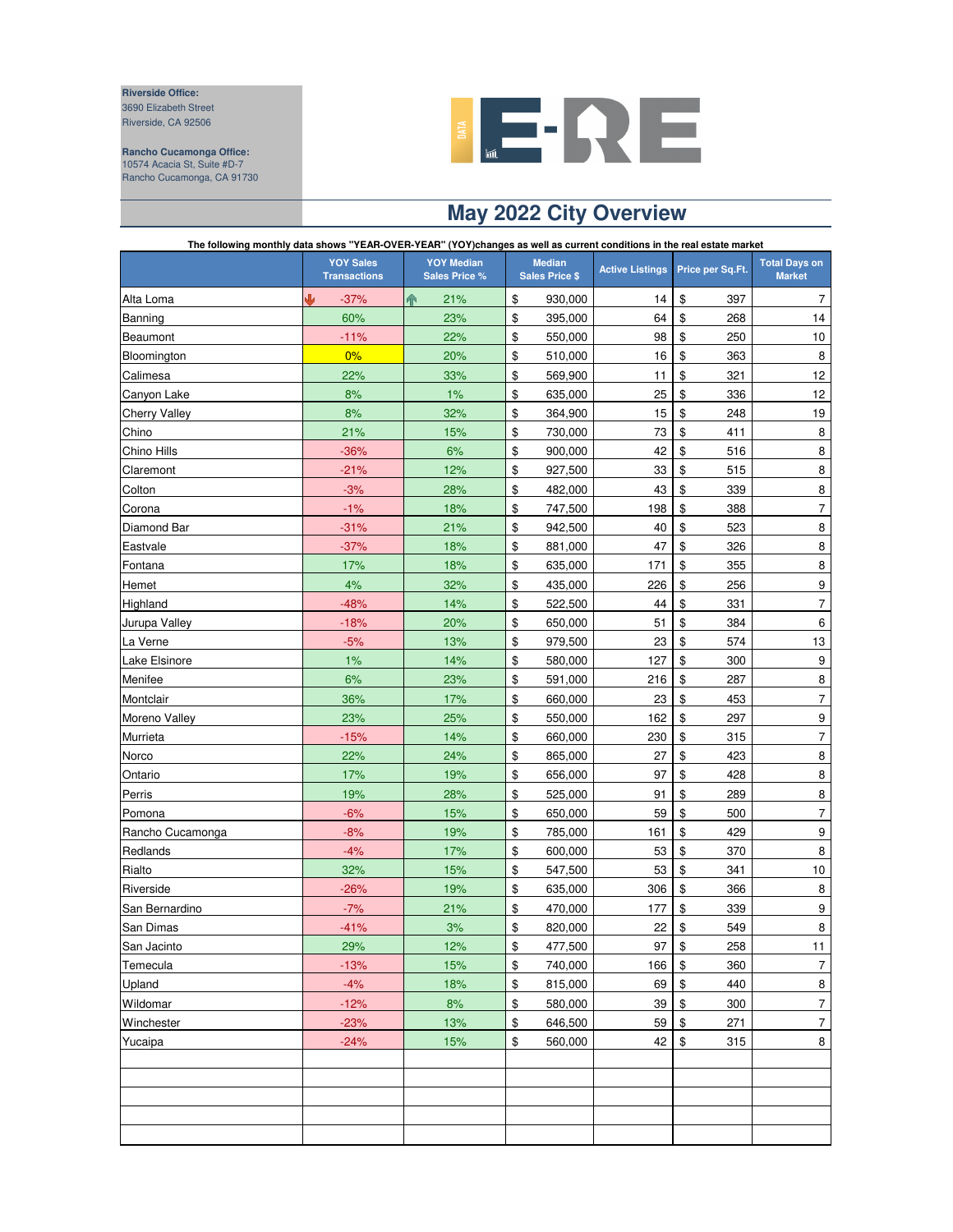**Rancho Cucamonga Office:** 10574 Acacia St, Suite #D-7 Rancho Cucamonga, CA 91730



### **May 2022 - Sales Volume per City**

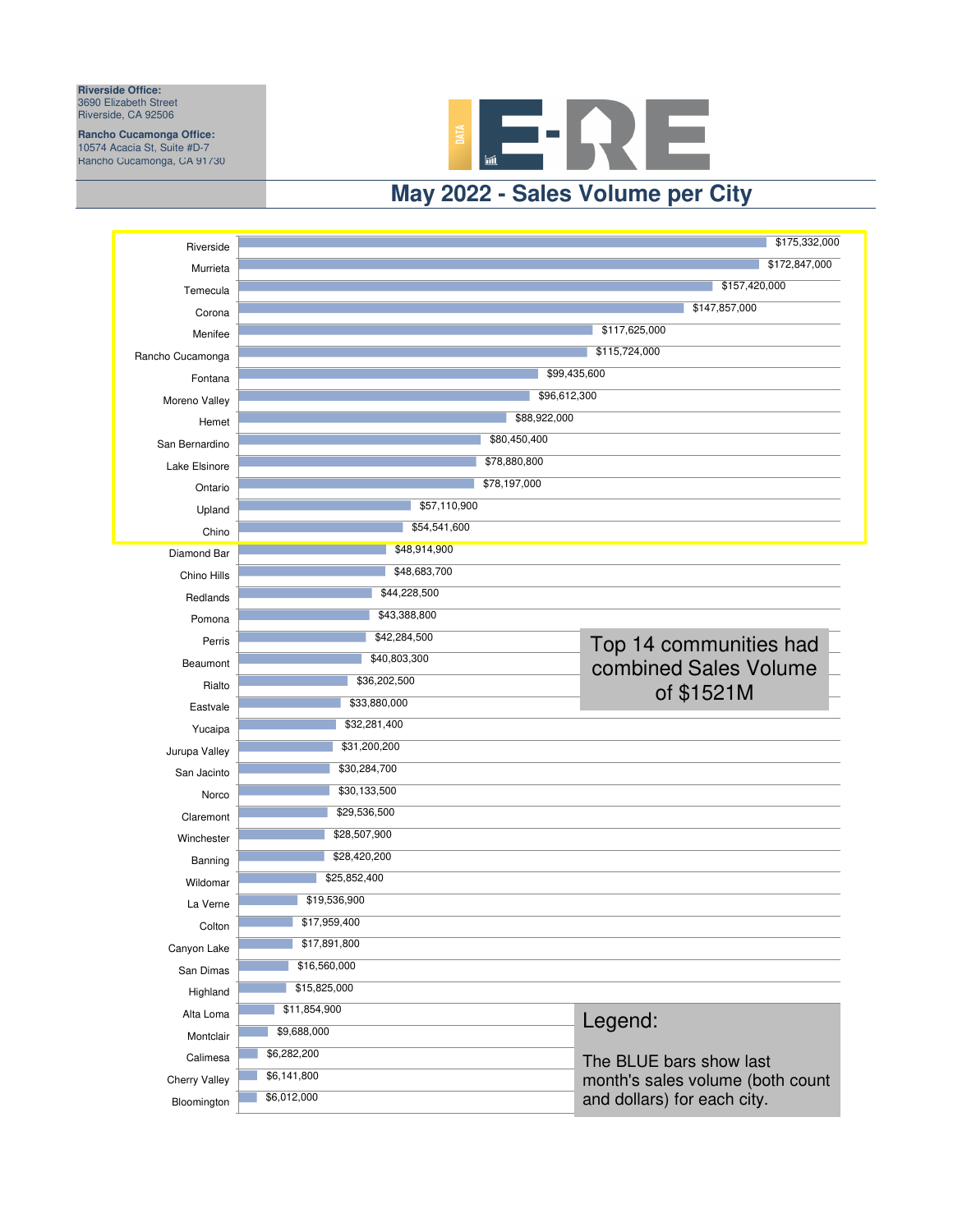r

**Rancho Cucamonga Office:** 10574 Acacia St, Suite #D-7 Rancho Cucamonga, CA 91730



#### May 2022 - Top Communities with New Listings (year-over-year)

| $-100%$ | $-80%$           | $-60%$ | $-40%$ | $-20%$ | 0% | 20% | 40% | 60%                                                 | 80% | 100% |  |
|---------|------------------|--------|--------|--------|----|-----|-----|-----------------------------------------------------|-----|------|--|
|         | Colton           | 54     |        |        |    |     |     |                                                     |     |      |  |
|         | Alta Loma        | 17     |        |        |    |     |     |                                                     |     |      |  |
|         | Beaumont         | 150    |        |        |    |     |     |                                                     |     |      |  |
|         | Banning          | 72     |        |        |    |     |     |                                                     |     |      |  |
|         | Eastvale         | 78     |        |        |    |     |     |                                                     |     |      |  |
|         | Norco            | 37     |        |        |    |     |     |                                                     |     |      |  |
|         | San Jacinto      | 96     |        |        |    |     |     |                                                     |     |      |  |
|         | Chino            | 127    |        |        |    |     |     |                                                     |     |      |  |
|         | Menifee          | 293    |        |        |    |     |     |                                                     |     |      |  |
|         | Hemet            | 253    |        |        |    |     |     |                                                     |     |      |  |
|         | Canyon Lake      | 50     |        |        |    |     |     |                                                     |     |      |  |
|         | Rancho Cucamonga | 203    |        |        |    |     |     |                                                     |     |      |  |
|         | Upland           | 90     |        |        |    |     |     |                                                     |     |      |  |
|         | Highland         | 72     |        |        |    |     |     |                                                     |     |      |  |
|         | Moreno Valley    | 208    |        |        |    |     |     |                                                     |     |      |  |
|         | Claremont        | 55     |        |        |    |     |     |                                                     |     |      |  |
|         | Montclair        | 24     |        |        |    |     |     |                                                     |     |      |  |
|         | Fontana          | 203    |        |        |    |     |     |                                                     |     |      |  |
|         | Calimesa         | 16     |        |        |    |     |     |                                                     |     |      |  |
|         | Redlands         | 112    |        |        |    |     |     |                                                     |     |      |  |
|         | Ontario          | 131    |        |        |    |     |     |                                                     |     |      |  |
|         | Chino Hills      | 98     |        |        |    |     |     | Legend:                                             |     |      |  |
|         | Winchester       | 76     |        |        |    |     |     |                                                     |     |      |  |
|         | Lake Elsinore    | 151    |        |        |    |     |     | The column of numbers on                            |     |      |  |
|         | Pomona           | 90     |        |        |    |     |     | the left is the # of new                            |     |      |  |
|         | San Bernardino   | 212    |        |        |    |     |     | listings in each city for last                      |     |      |  |
|         | Riverside        | 373    |        |        |    |     |     | month.                                              |     |      |  |
|         | Perris           | 91     |        |        |    |     |     | The bars show the annual                            |     |      |  |
|         | La Verne         | 27     |        |        |    |     |     |                                                     |     |      |  |
|         | Corona           | 239    |        |        |    |     |     | percent change since the<br>same month, 1 year ago. |     |      |  |
|         | Yucaipa          | 67     |        |        |    |     |     |                                                     |     |      |  |
|         | Rialto           | 75     |        |        |    |     |     |                                                     |     |      |  |
|         | Temecula         | 220    |        |        |    |     |     |                                                     |     |      |  |
|         | Murrieta         | 277    |        |        |    |     |     |                                                     |     |      |  |
|         | Jurupa Valley    | 54     |        |        |    |     |     |                                                     |     |      |  |
|         | Cherry Valley    | 11     |        |        |    |     |     |                                                     |     |      |  |
|         | Diamond Bar      | 62     |        |        |    |     |     |                                                     |     |      |  |
|         | Wildomar         | 59     |        |        |    |     |     |                                                     |     |      |  |
|         | San Dimas        | 28     |        |        |    |     |     |                                                     |     |      |  |
|         |                  |        |        |        |    |     |     |                                                     |     |      |  |